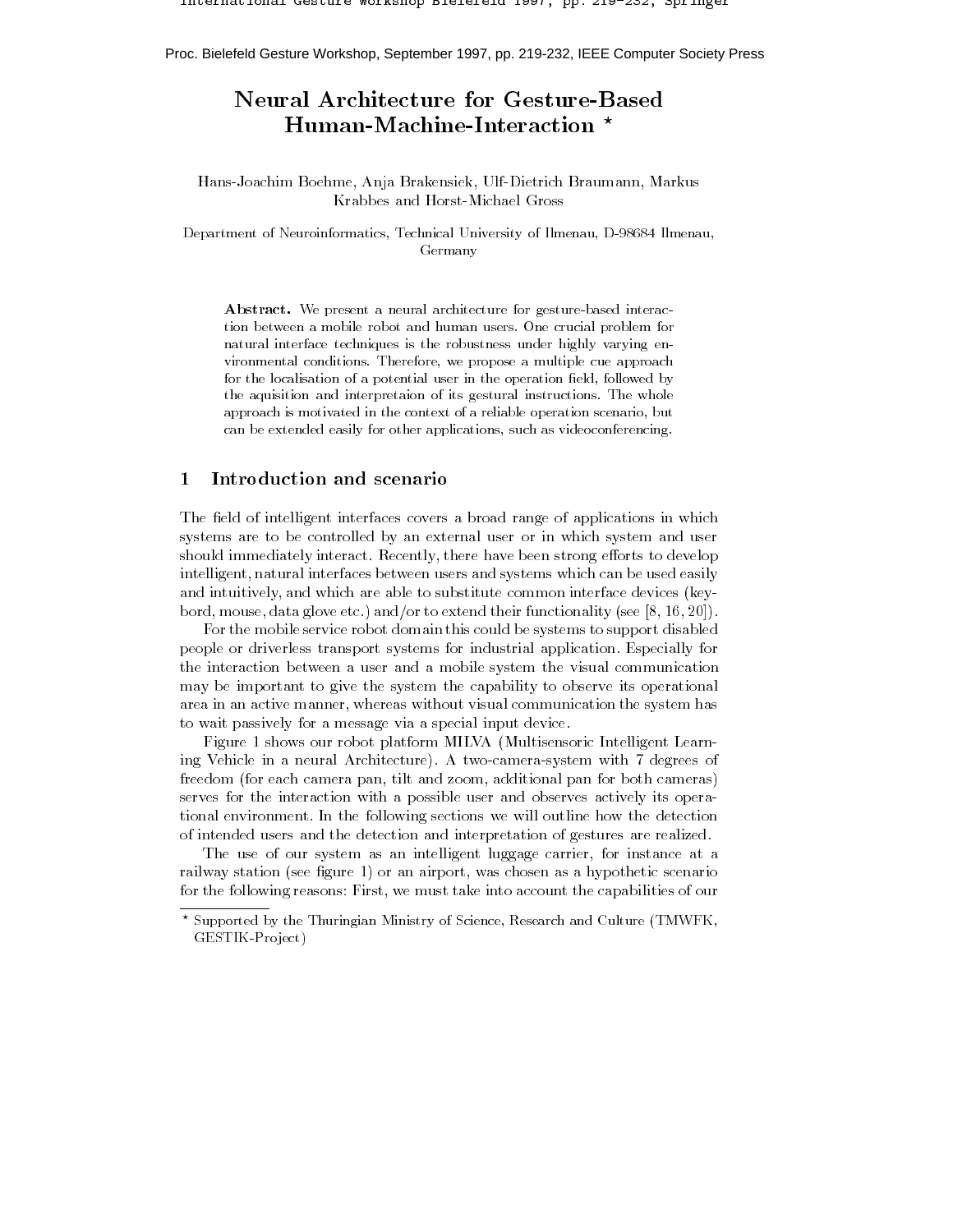

Fig- - Left Our mobile robot MILVA Provided with highly developed onboard equip ment van die van die van die van die van die van die van die van die van die van die van die van die van die v sensors cameras- laserscanner- ultrasound and infrared distance measures- bumpers MILVA serves as the testbed for the gesture-based interaction with a user. Right: MILVA in human-machine-interaction at the Ilmenau railway station

robot which has no manipulators and *can only move itself*. Second, the scenario is to motivate a gesture-based dialogue between the user and the serving system On a railway station with a lot of people and a high amount of surrounding noise a gesture-dialogue seems gue seems to be the only possible way for interactions.

From this scenario the following requirements can be derived which determine the design of the neural architecture

- All processing capabilities have to show their robust functionality under highly varying environmental conditions which can neither be estimated nor be influenced.
- The gesture-based dialogue must be user independent
- $-$  The gestures to be used should be highly instructive, that means that everybody has to be able to understand the gestures as well as to carry out the gestures
- The whole system has to operate in real-time in real-time in real-time in real-time in real-time in real-time in  $\mathcal{L}_\text{max}$

The development and test of our system cannot take place on a real railway station but the indoor-circumstances of our lab are complicated and variable enough to serve as a reliable environment

### $\overline{2}$ Neural architecture for gesture-based human-machineinteraction

Figure 2 gives a coarse overview of the whole neural architecture for gesturebased human-machine-interaction The dierent components of the architecture will be described in the following sections.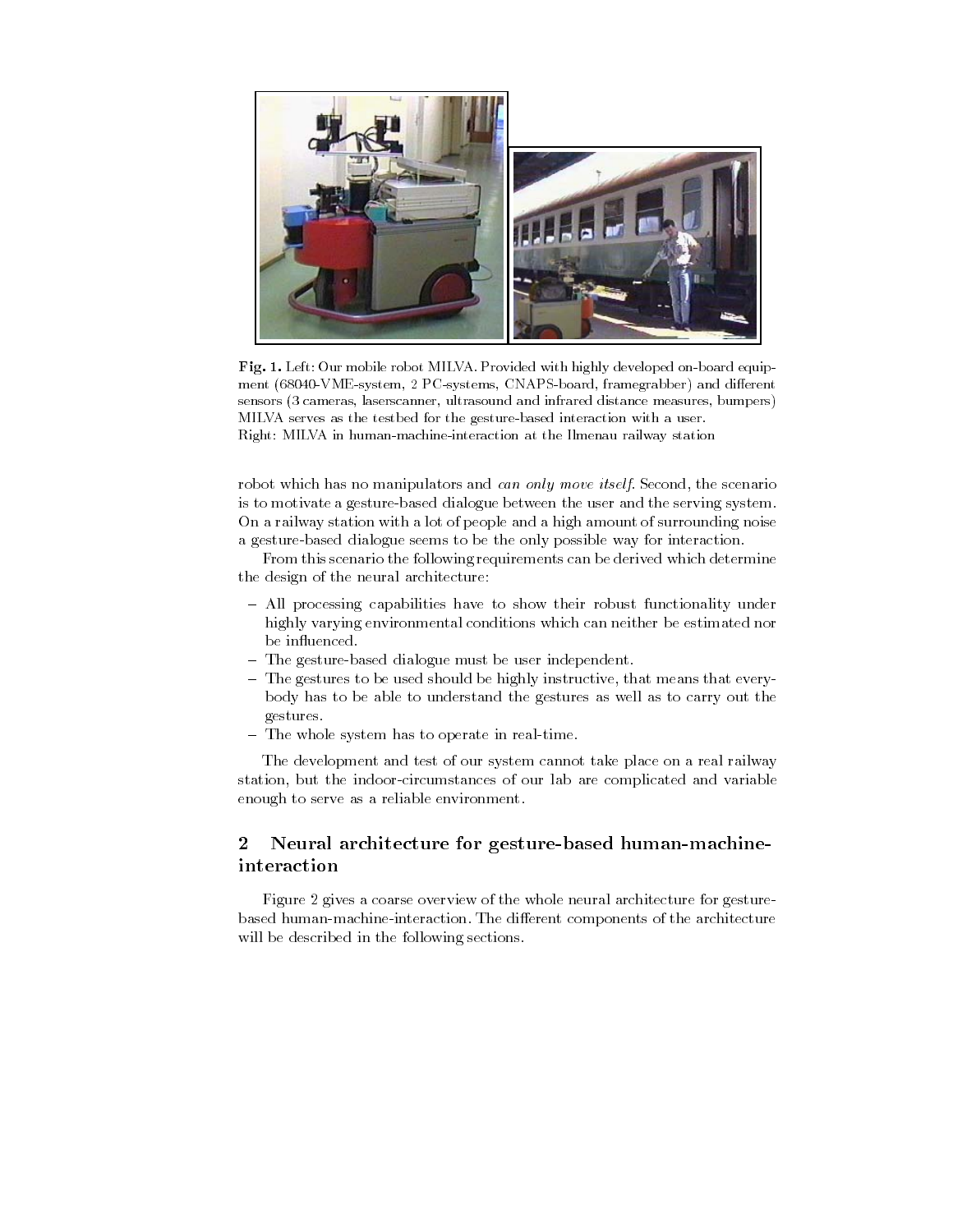

Fig- - Coarse sketch of the overall architecture

#### $2.1$ Cue modules

In the beginning both cameras of the two-camera-system operate in wide-anglemode in order to cover the most possible area of the environment. Multiresolution pyramids transform the images into a multiscale representation. 4 cue modules sensitive for skin color facial structure structure of a head-shoulder-contour and motion, respectively, operate at all levels of the two pyramids.

The usage of the various in parallel processing cue modules is to make the whole system robust and more or less independent on the presence of one certain information source in the images

#### $2.2$ Generation of primary saliency maps

The output of the cue modules serves as the input for the primary saliency maps at each level of each multiresolution pyramid. The maps are topographically organised neural fields containing dynamical neurons interacting with each  $\alpha$  is the primary saliency maps an *inut regions* are to become prominent that cover gesture-relevant parts such as faces and hands. Because of the fact that especially facial structure supplies a strong contribution to the primary saliency maps we expect that faces become the most prominent or salient regions. That saliency map containing the overall most salient activity blob determines the further processing steps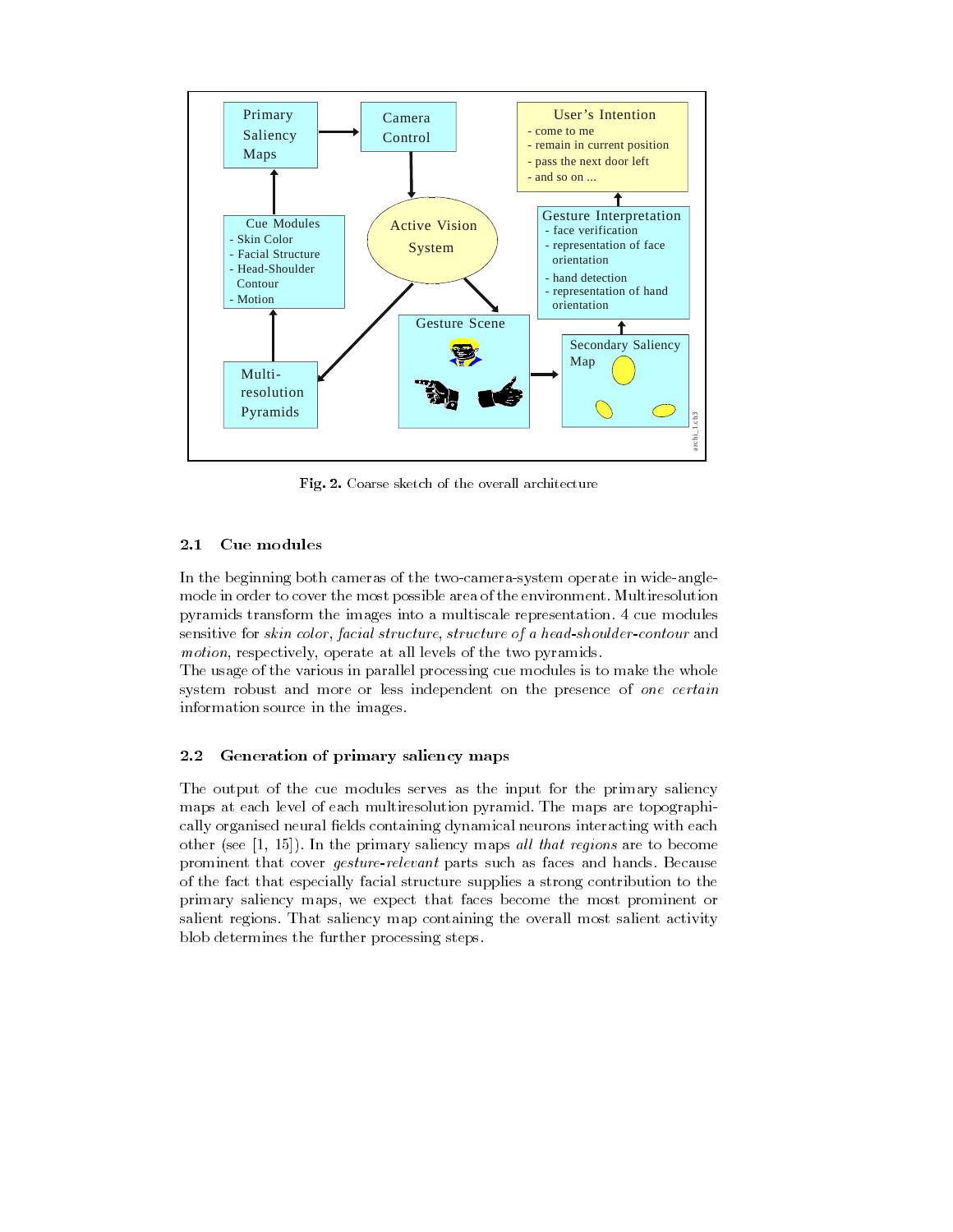#### 2.3 Control of the two-camera-system

As soon as a possible user's face region is detected in one of the camera images, this camera serves as general-theory camera, microse the second camera and capera as gesture-cumera, in gesture-cumenta in controlled in such a may that the the expected face region will appear on a predefined position in the image as well as with predefined scale. The necessary distance estimation is provided by the cue moduls detecting structural information face or head-shoulder-contour The resulting gesture-scene is to contain all gesture-relevant parts of the intended *user* 

By means of the control of the gesture-camera we can assume that faces and hands always have approximately the same size, so we do not have to ensure scale invariance by the further processing steps

#### $2.4$ Generation of the secondary saliency map

For the gesture-scene a secondary saliency map is created which determines the sequential processing of this scene Similar to the primary saliency map we also utilize topographically organised neural fields of dynamical neurons.

Here in particular we will use skin color and facial structure information as the input for this field.

Because of the camera control the prominent position and size of a hypothetic face region is known. So, by means of specially tuned field parameters (coupling width and strength) the emergence of an activity blob covering the face region is highly supported. Therefore, the face region will be the first area analysed in detail (see the following section). The regions of the hands should become salient, too.

# 2.5 Face verification and estimation of face orientation

The next processing step must provide a face verification. That means, we have to decide if there is a face at all and whether it is directed towards the robot To get this information the assumed face region is analysed in detail by an additional module which merges the face verification and the estimation of the face orientation. The output of this module consists of a continuous representation of the face (head) orientation. If there is no face at the assumed position, the orientation estimation fails In that case the gesture-camera turns towards the next salient region of the primary saliency maps or turns back to the widemode is the orientation estimation and the face in the face verification and the face verification  $\mu$ was successful, the further processing steps have to be gesture detection and gesture interpretation

## Detection and interpretation of gestures

### Definition of a gesture set

Because of complexity reasons we predefine a gesture alphabet and assume only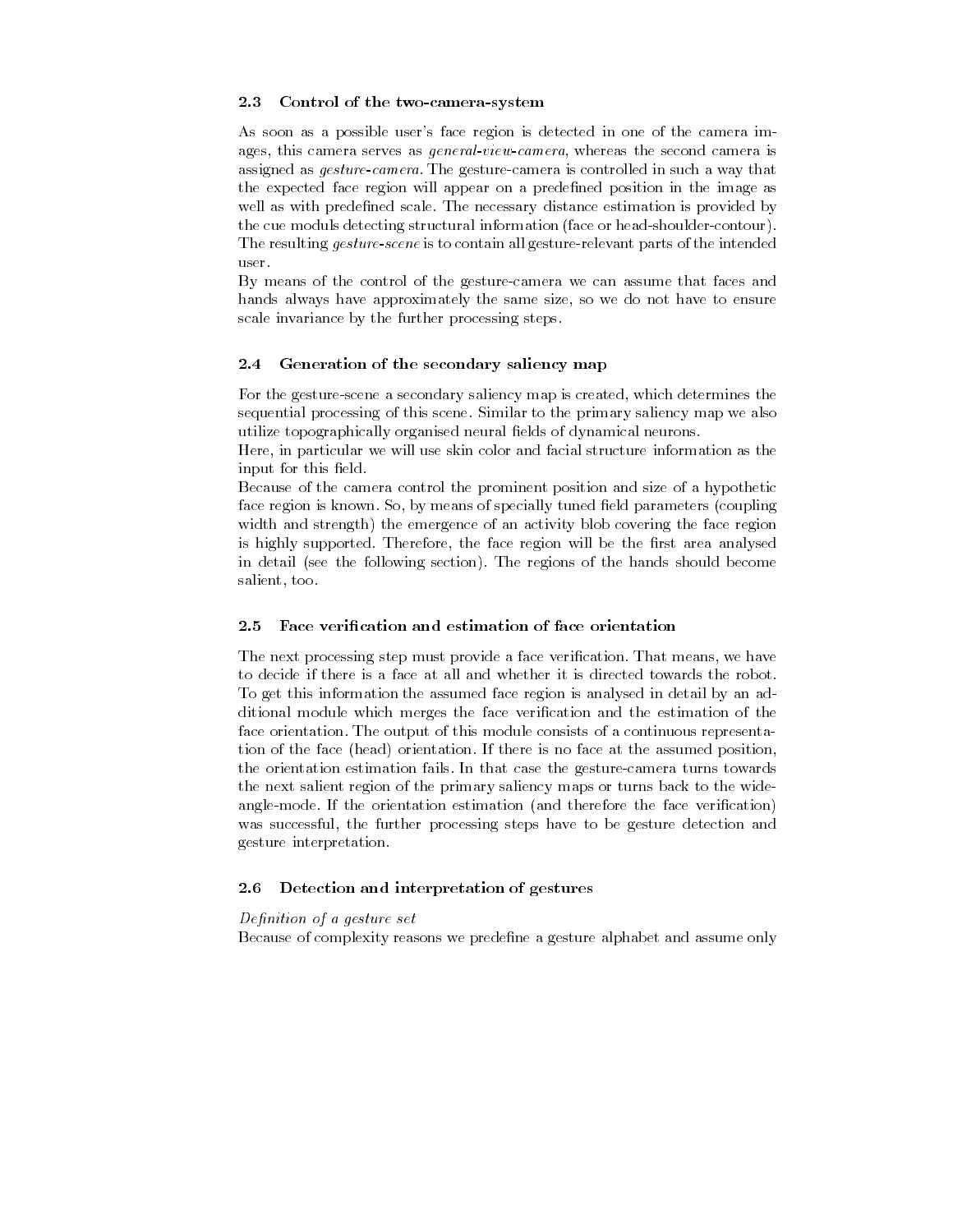static gestures or poses, which are stable for a certain period of time. The mapping between the gestures to be recognized and the associated actions of the robot is predened to see gallering a minor prepty measure and minor are presented the material to handle the ongoing problems and they should be put away step by step



Fig- - Possible intuitive gestures poses from left to right they could carry the fol lowing meanings for the robot hello- stop- come to my left- move right

# Localization of hands

Besides the face, in the secondary saliency map hand regions become prominent, mainly because of their skin color, but we do not know if the skin colored regions are hands or skin colored regions of the background. So, similar to the detailed processing of the face region we have to combine estimation of hand orientation and hand verification.

### Representation of hand orientation  $-g$ esture recognition

As well as for the head orientation we generate a continuous representation of the hand orientations for both hands, assuming that if no orientation estimation is possible the just processed region does not cover a hand For simplicity reasons the meaning of a certain gesture should be determined by the orientation of one hand or of both hands (see also figure 3) and their spatial relation to the face.

# 2.7 From gesture recognition to the generation of behaviour

The main direction of the research in our department concerns the organisation of adaptive behaviour. A lot of projects deals with the different aspects of behavioural organisation, such as direct mapping from sensory information to motor commands, organisation of sensorimotor representations, integration of different sensors, organisation of reactive as well as global planning behaviour and so on. Hence, the behavioural performance of the robot MILVA is to be extended step by step step step seeds to be a step seeds of the step seeds to be a step seeds to be a step seeds

The second part of the GESTIK-project deals with the mapping from sensory situations to articulated behavior. Figure 4 outlines the corresponding architecture. The basic idea is that different neural agents are trained to become experts for certain navigation tasks or actions, respectively (turn left, straight ahead, turn right). The design of the neural agents is grounded on the ALVINNapproach proposed by Pomerleau and the Pomerleau as a kind of imitation learning as a kind of imitation learning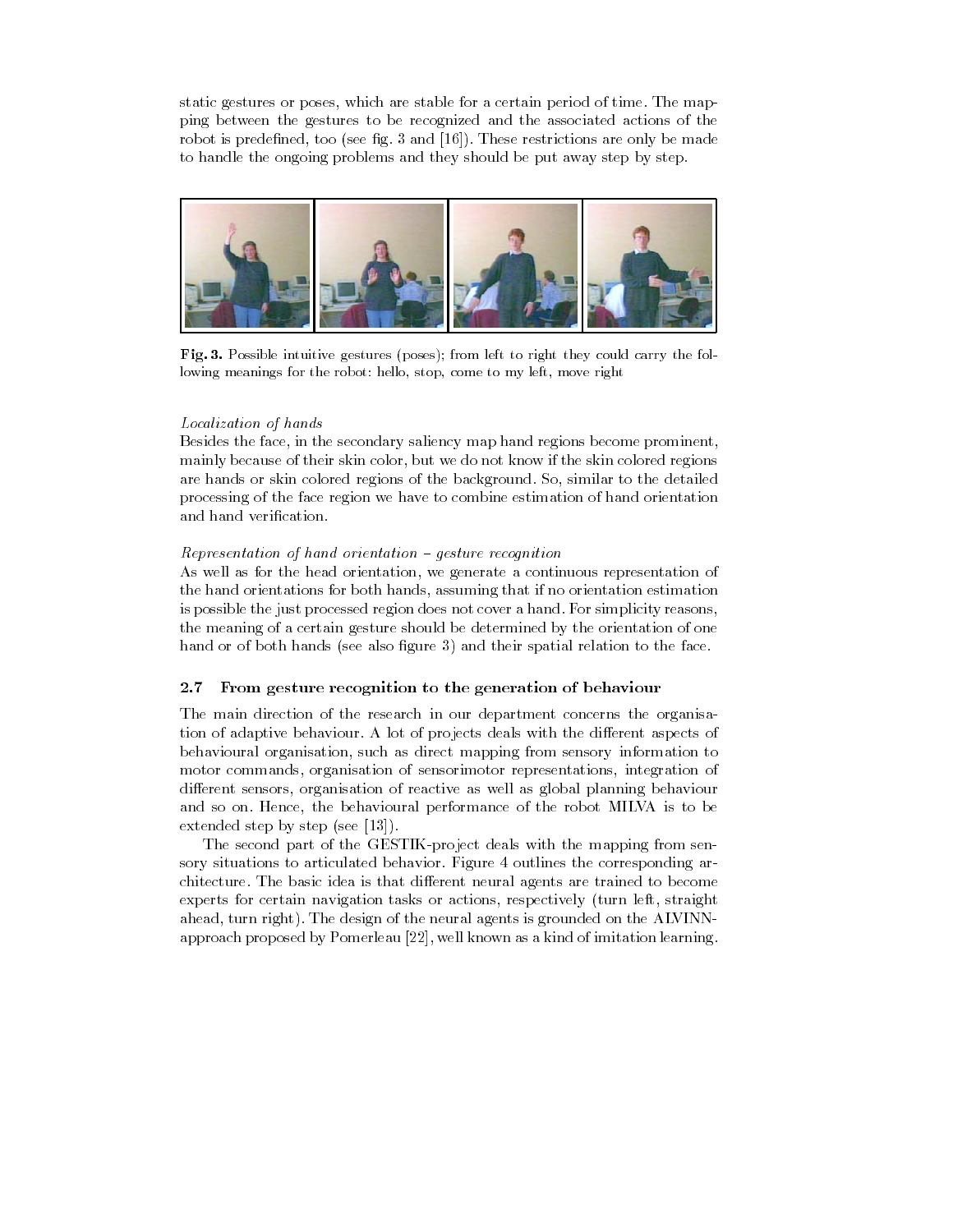

Fig- - Neural architecture for organisation of complex navigation behavior see text for detailed explanation

approach was extended in directions in directions in directions in the interest of the interest of  $\mathcal{L}$ tains a path history, including the last perceived sensory situations, because the last sensory situations have equal importance for navigation especially for turnings (depending on the robot geometry). ii) The output consists of a twodimensional neural field, coding steering angle as well as as velocity value in a topological manner. iii) The selection of the appropriate action is done via a was process inside the two-dimensional output elder.

To superimpose the action proposals coming from the different neural agents ("action selection" in figure 4), we utilize a dynamic neural field approach, too. The selected action is assumed as the best one, corresponding to the actual sensory situation.

The interaction between the purely sensory based navigation behavior and the intention of the user, coming from the gesture recognition module, is realised by means of an additional neural agent ("human manipulation" in figure  $4$ ). The desired robot behavior could be, for instance, "come to me", articulated via the "call for help" pose. Then this submitted intention leads to a modulation of the action selection process, such that the moving towards the user is supported. But the finally selected action will always be determined by the actions possible in the current sensory situation at all. In other words, if the user's intention supports the straight forward action, but there is an obstacle in front of the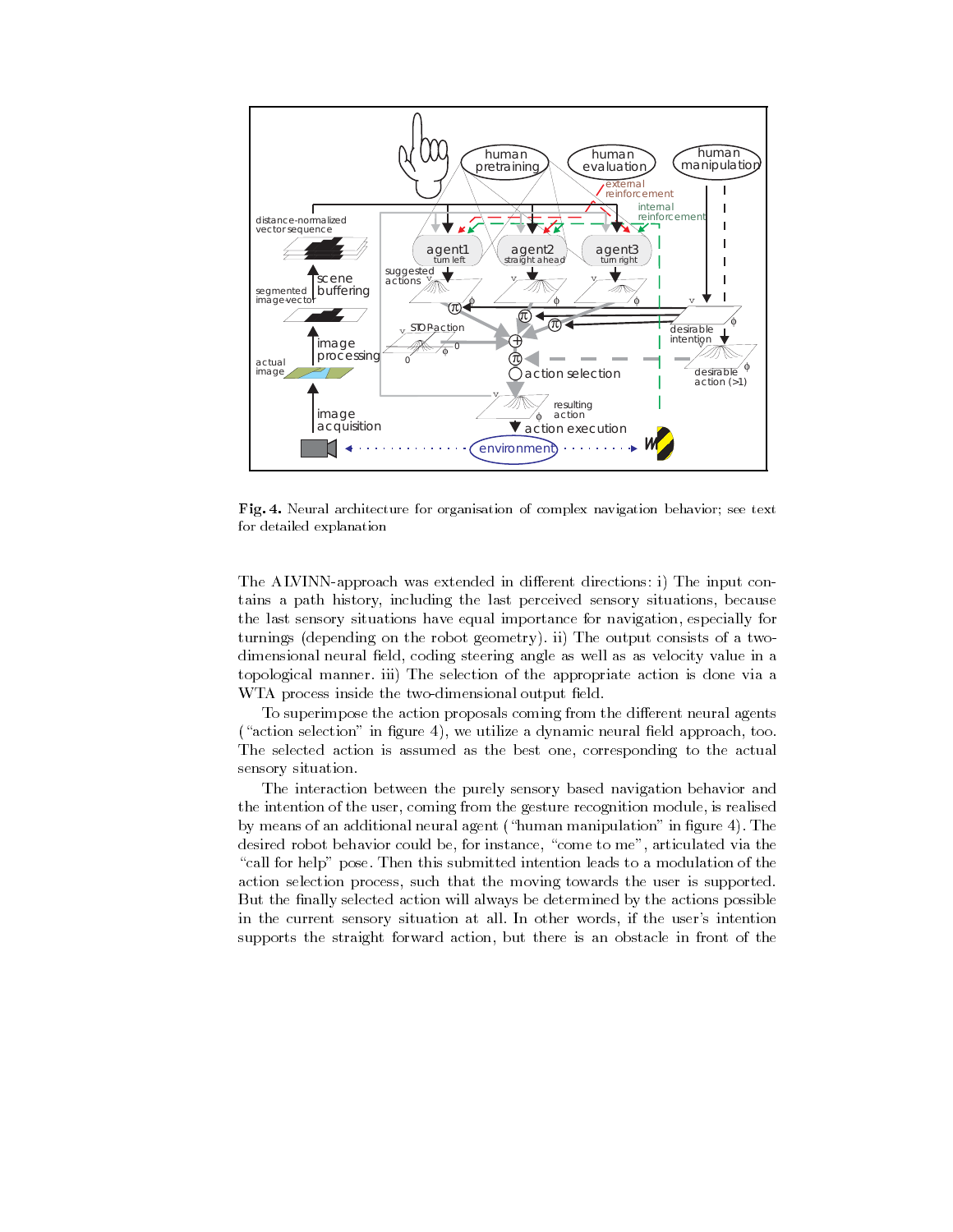robot, the selection of this action will be inhibited. A detailed description of the multi-agent based organisation of robot behavior can be found in 

#### 3 Close-ups of submodules and preliminary results

# Cue modules

The utility of the different, parallel processing cue modules is to make the whole system robust and more or less independent of the presence of one certain information source in the images. Hence, we can handle varying environmental circumstances much easier which for instance make the skin color detection difficult or almost impossible. Furthermore, high expense for the development of the cuencies can be avoided set of  $\mathbf{r}$  and  $\mathbf{r}$  and  $\mathbf{r}$  and  $\mathbf{r}$ 

### a) Skin color

For the generation of a skin color training data set, portrait images of different persons (of our lab) were segmented manually. The images were acquired under appropriate (and almost constant) lighting conditions.

The RGB-values are transformed into a physiologically motivated fundamental color space  $\{x \in \{1, \ldots, m\}$  is formed by a red-color section  $\{y \in \{1, \ldots, m\}$  , we have  $\{y \in \{1, \ldots, m\} \}$ and Black-WhiteBW-dimension The pixels color values of an image form a certain cluster within this color space The whole cluster will be elongated from the WB axis (achromatic axis) depending on the illuminative conditions during image acquisition The elongation of this cluster characterizes the deviation in illumination from the typical daylight condition regardless of the image contents By means of a color adaptation process, the cluster is transformed in such a way that its elongation will be along the BW axis So we can ensure equal color sensations under dierent lighting conditions see

However, the color adaption described there requires that the content of an image contains all or at least many different colors. This, in fact, cannot be provided by our indoor environment in general. Hence, we extend the color adaptation in the following way: If a face region could be verified, its color values are projected into the fundamental color space. Then we calculate the relation of this cluster to the learned skin color model within the color space and carry out a transformation moving the actual cluster into the learned model Under the assumption that the color values are the same for both face and hand regions this adaptation according to the actual face is to improve the segmentation of the hand regions based on skin color see to based on the color see the color see the color see the color see the color see the

The different color adaptation methods are necessary for the following two reasons: In the beginning, the system observes its operational area and the skin color segmentation has to operate with the images adapted by the method proposed ... per arrange in the rate is available to distinct the rate of the rate of the rate  $\ldots$ verification, the extended adaptation method based on actual skin color can be used

To estimate the likelihood of one pixel to be skin colored, we use an unsupervised a relating reduced and relationship and property and the GNG is trained with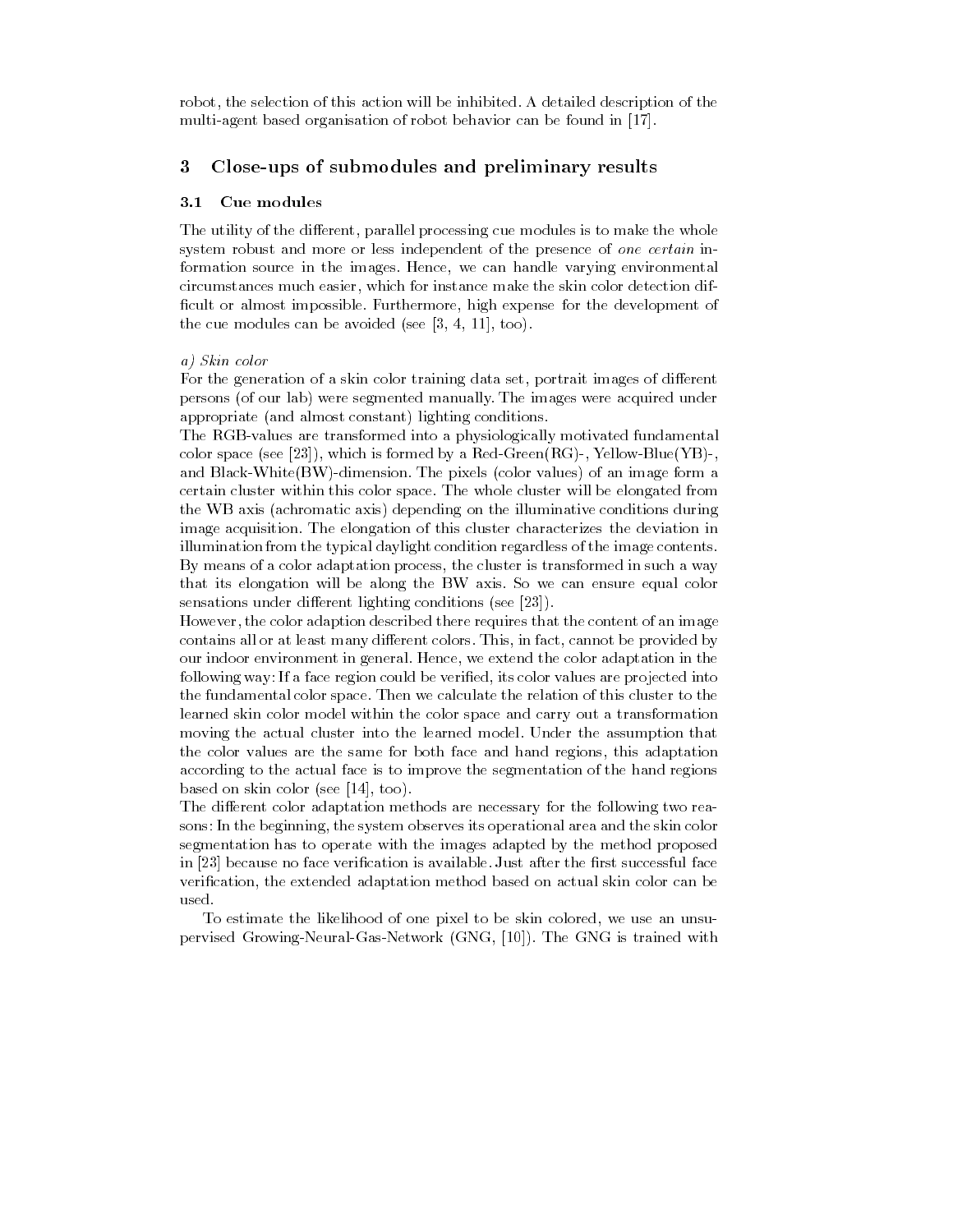

Fig- - Left- input image Rightsegment results and results and results and results of the second state of the second state of the second state darkest pixels mark the highest like lihood for skin color

the manually extracted color values of our data set set set set set set set see a set set set set see a set se and serves as our skin color model. In contrast to our previous work, wherein the WB-dimension of the color space was neglected to become robust against differing light intensities, now we utilize the whole color space. The drawback of this approach is the increasing number of GNG-neurons required to sample the color cluster in a sufficient manner. However, the advantage is that in almost all cases the "real" skin regions contained in an image can be segmented correctly see  for a discussion of this problem A detailed description of our skin color investigations can be found in the fact that we can be found in the fact that we can be fact that we can be fact that we can be fact that we can be fact that we can be fact that we can be fact that we can be fa employ the statistics of the skin color distribution during training in the area of highly frequent color values there is an increased density of weight vectors with a smaller variance. Via a modified output function for the GNG nodes this effect is utilized to generate a higher skin color likelihood for color values activating GNG nodes having a small variance

A very good skin color segmentation was achieved in the example of figure 5. Such results are not always possible but this is not necessary at all because the skin color segmentation provides only one contribution to the localisation process

## b) Facial structure

Because of the unknown distance between the camera and the user to be localised, the detection of facial structure has to be carried out at each level of the multiresolution pramids (see also figure  $2$ ). In our scenario we assume that a person is an possible user if its face is oriented towards the robot

The detection of facial structure uses the grey value image and employs eigenfaces generated by a principal component analysis (PCA) of the images contained in the ORL data set http://www.facedatabasehtml see  $\mathbf{r}$  too The image regions used for the PCA were extracted manually cover a region of  $15 \times 15$  pixels, and the regions were normalised by their mean and standard deviation see also Then the input image is processed with eigenfaces (according to the largest eigenvalues). Besides the preprocessing steps, the classification of the obtained fit values remains a difficult problem. The best results we achieved with a GNG network performing a mapping from the fit values to 2 classes (face, no face). For the training of the GNG a data set of  $100$  positive (face) and  $100$  negative (no face) examples was created. To improve the generalization ability of the network, we implemented a bootstrap algorithm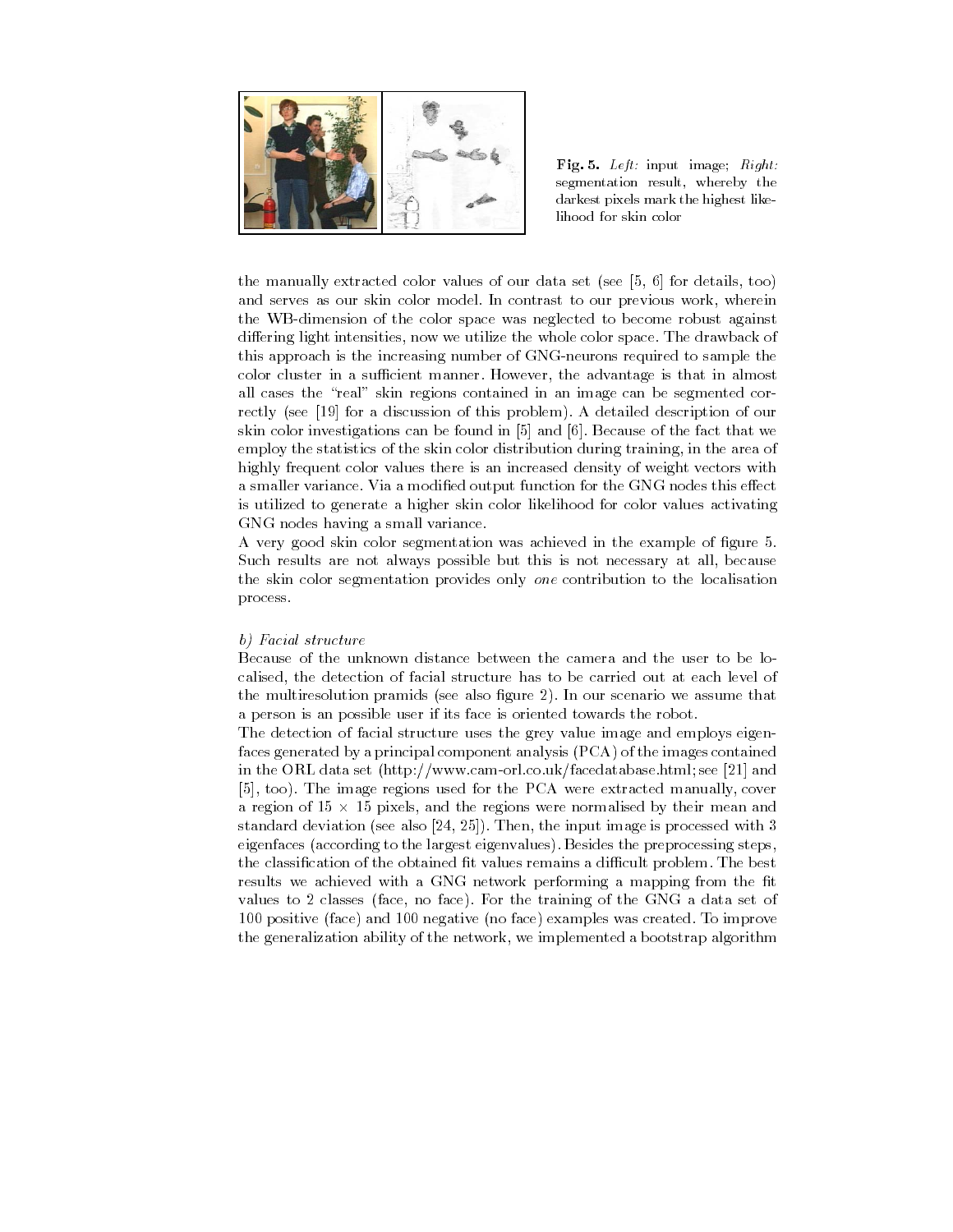which encloses false classied image regions into the set of the negative examples automatically. Besides the preprocessing steps explained above, we use no further transformations as for instance histogram equalization



Fig- - Detection of faces using eigenvector masks The detected faces are marked in the right image likelihood higher than

The performance of the face detection is demonstrated in figure 6, where an image taken from processed False positive detected regions cannot be avoided entirely (right), but the utilization of the different cues will lead to reliable localisation results and therefore, such mislocalisations can be avoided.

# c 11 cau - shoulder-contour

Similar to the detection of facial structure the localisation of a head-shouldercontour operates on the grey level image of each level of the multiresolution pyramids The basic idea is to use an appropriate spatial conguration of Gabor filters (see figure  $7$ ) and to classify the obtained filter outputs by a specially tuned distance measure between the actual filter outputs and a prototype pattern (see too

### d) Motion

Our favoured approach was introduced by and and is demonstrated in figure 8. Based on image differentiation motion is detected in the first step, leading to a binary motion energy image. The second step accumulates this motion energy over a certain period of time resulting in a motion history image This approach is reliable especially for the following reason: The detection as well as the accumulation of motion could be realized via dynamic neural fields, and by means of different sets of parameters of such fields, different task specific aspects of motion information can be obtained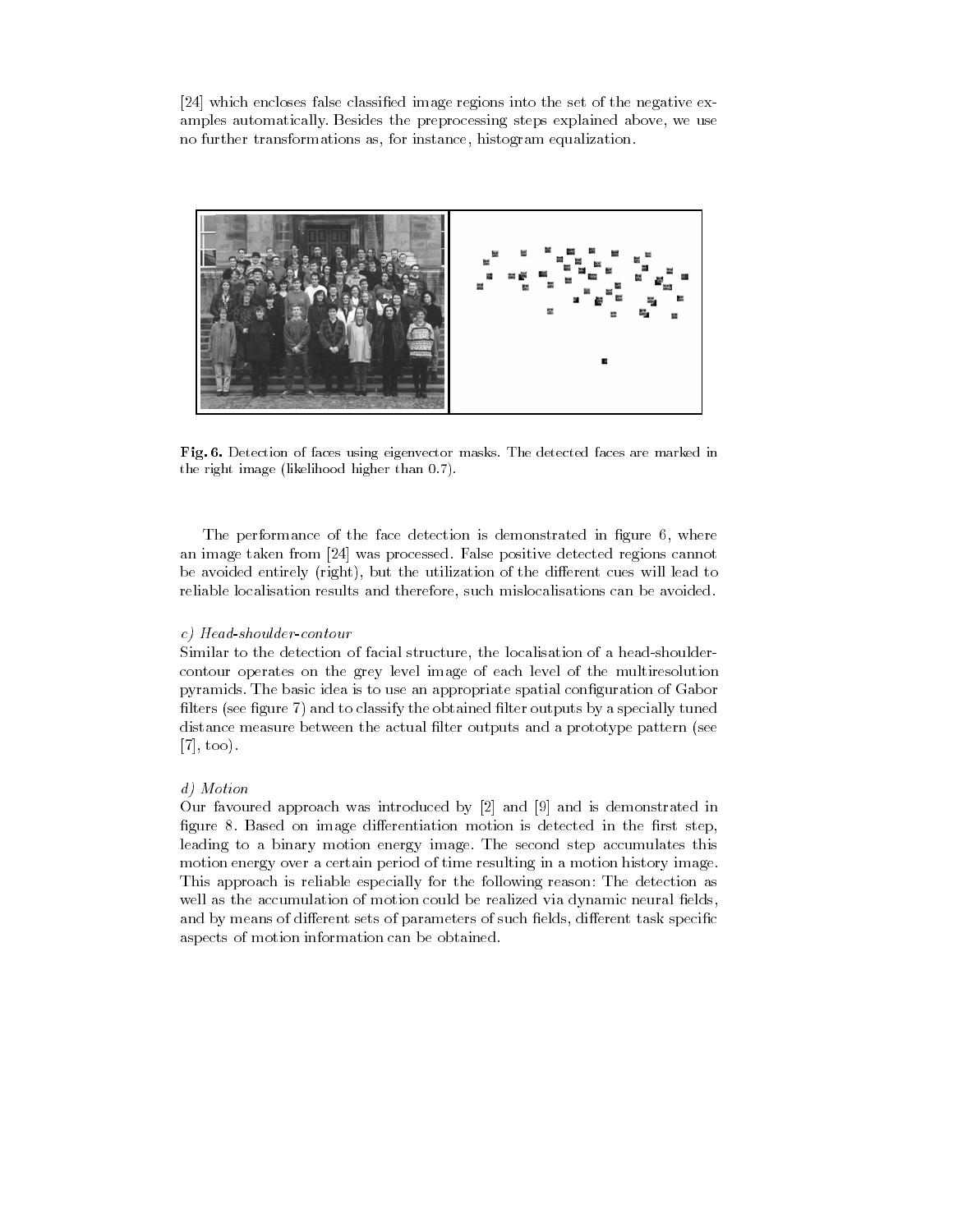

Fig- - Method for detection of a headshouldercontour- based on a specially arranged grid of Gabor filters and a task specific distance measure



s and the second original images of the second of the second of the second of the second of the second of the s from the sequence; Top Right: binary motion image; Bottom Left thresholded concerning the size) binary motion image; Bottom Right motion history image-latest motion and the latest motion of the latest motion of the latest motion of the latest motion of the results in the darkest image re gions

#### 3.2 Generation of primary saliency maps

The output of the cue modules serves as the input for the primary saliency maps at each level of the multiresolution pyramid The maps are topographically organised neural fields containing mutually interacting dynamic neurons (see 

The basic system equation is given as: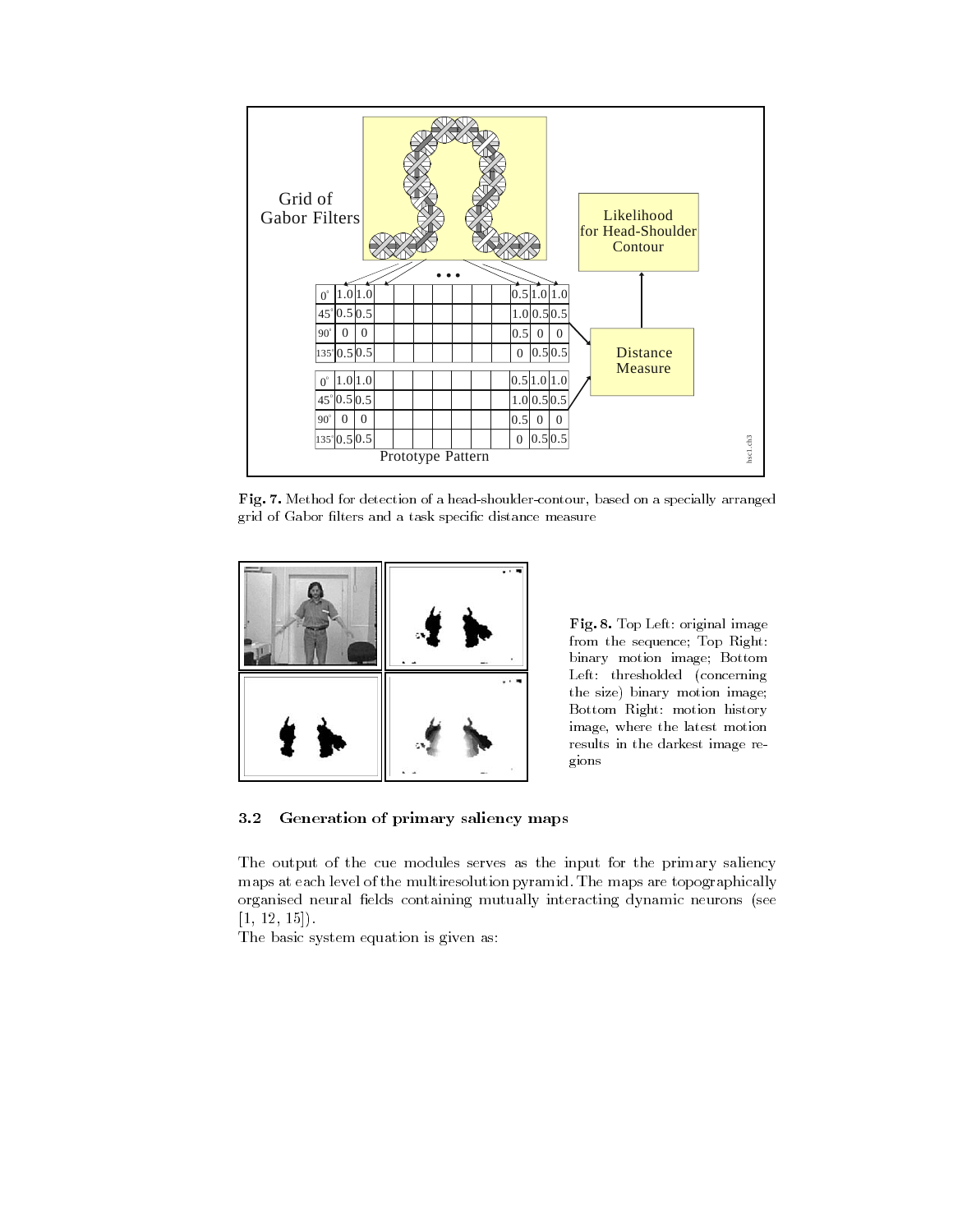$$
\tau \frac{d}{dt} z(\mathbf{r}, t) = -z(\mathbf{r}, t) - c_h h(t) + c_l \int_R w(\mathbf{r} - \mathbf{r}') y(\mathbf{r}', t) d^2 \mathbf{r}' + c_i x(\mathbf{r}, t) \qquad (1)
$$

where 
$$
w(\mathbf{r} - \mathbf{r}') = 2 \exp\left(\frac{-3|\mathbf{r} - \mathbf{r}'|^2}{2\sigma^2}\right) - \exp\left(\frac{-|\mathbf{r} - \mathbf{r}'|^2}{\sigma^2}\right)
$$
,  
\n
$$
y(\mathbf{r}, t) = \frac{1}{1 + exp(-z(\mathbf{r}, t))}
$$
, and  
\n
$$
h(t) = \int_R y(\mathbf{r}'', t) d\mathbf{r}''
$$

The activation state of the neuron at position  ${\bf r}$  and timestep t is symbolized by  $z(\mathbf{r},t)$ .  $n(t)$  describes a giobal inhibition function,  $w(\mathbf{r}-\mathbf{r}$  ) is a mexican-nat like interaction kernel,  $y(\mathbf{r}_{-},t)$  is the output activity of the neuron,  $x(\mathbf{r},t)$  is the input, and  $c_i$  are only weighting coefficients. The given equations are prerequisite to implement a WTA-s procession

In the primary saliency maps all that regions are to become prominent that cover gesture-levelant parts such as faces and hands Because of the fact that t especially facial structure supplies a strong contribution to the primary saliency maps we expect that faces become the most prominent or salient regions The saliency map containing the overall most salient activity blob determines the further processing steps

Currently, the pyramid containing the primary saliency maps (see figure  $2$ ) is under construction

As a preliminary result concerning the primary saliency maps, figure 9 shows the streethed of the distance indice, heads shown at all shows at all levels of the multiresolution pyramid. Here, dynamic neurons interact inside each level and between adjacent levels of the pyramid. The neurons receive their input from the head-shoulder-contour detector Due to the fact that the head-shoulder-contour detector supplies a strong output at adjacent levels of the pyramid, the selection becomes much more robust, and numerous false positive detections can be rejected. The same principle is to be extended to the whole saliency pyramid, integrating all cue modules

# 3.3 Face verification, estimation of face and hand orientation

The detailed analysis of faces and hands will be realized via a regular grid of Gabor filters and a following classification of the Gabor filter outputs with a neural classier see also   Furthermore a very simple method for direct mapping of the image regions onto a continuous representation of the corresponding object orientation (both, faces and hands), based on a MLP network, was tested. Preliminary results show the sufficient functionality of such an approach under certain constraints (unstructured background). At present, the approach is examined under real world conditions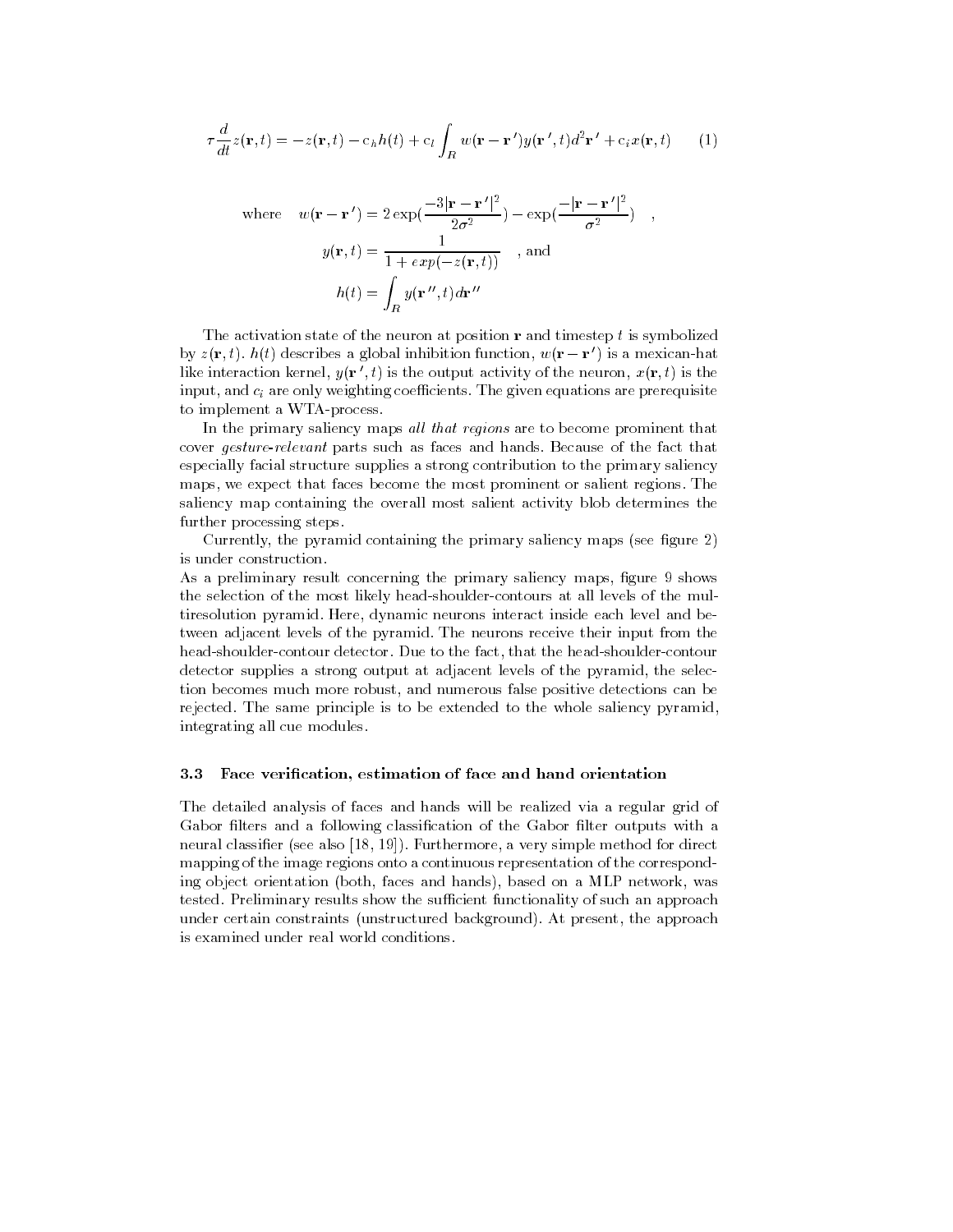

Fig- - Input images with marked headshouldercontours- obtained at the dierent levels of the multiresolution pyramid by the proposed method; the left images of each example show the result without dynamic selection- whereas the right images contain the selected contours obtained by means of dynamic selection white rectangles mark the highest likelihood

#### $\bf{4}$ Summary and outlook

Depending on the environmental conditions (illumination, image content, distance between robot and user) which can neither be influenced nor be estimated a priori, the different cue modules provide more or less confident results. Our preliminary results concerning user localisation clarify that only the parallel utilization of different methods leads to appropriate localisation results. Hence, the system becomes much more robust, can handle highly varying environmental conditions and is less dependent on the presence of one certain feature

At the moment, we concentrate on the final implementation of the pyramid containing the primary saliency maps Only when the whole primary saliency system runs, we can estimate the sufficiency of the developed cue modules for user localisation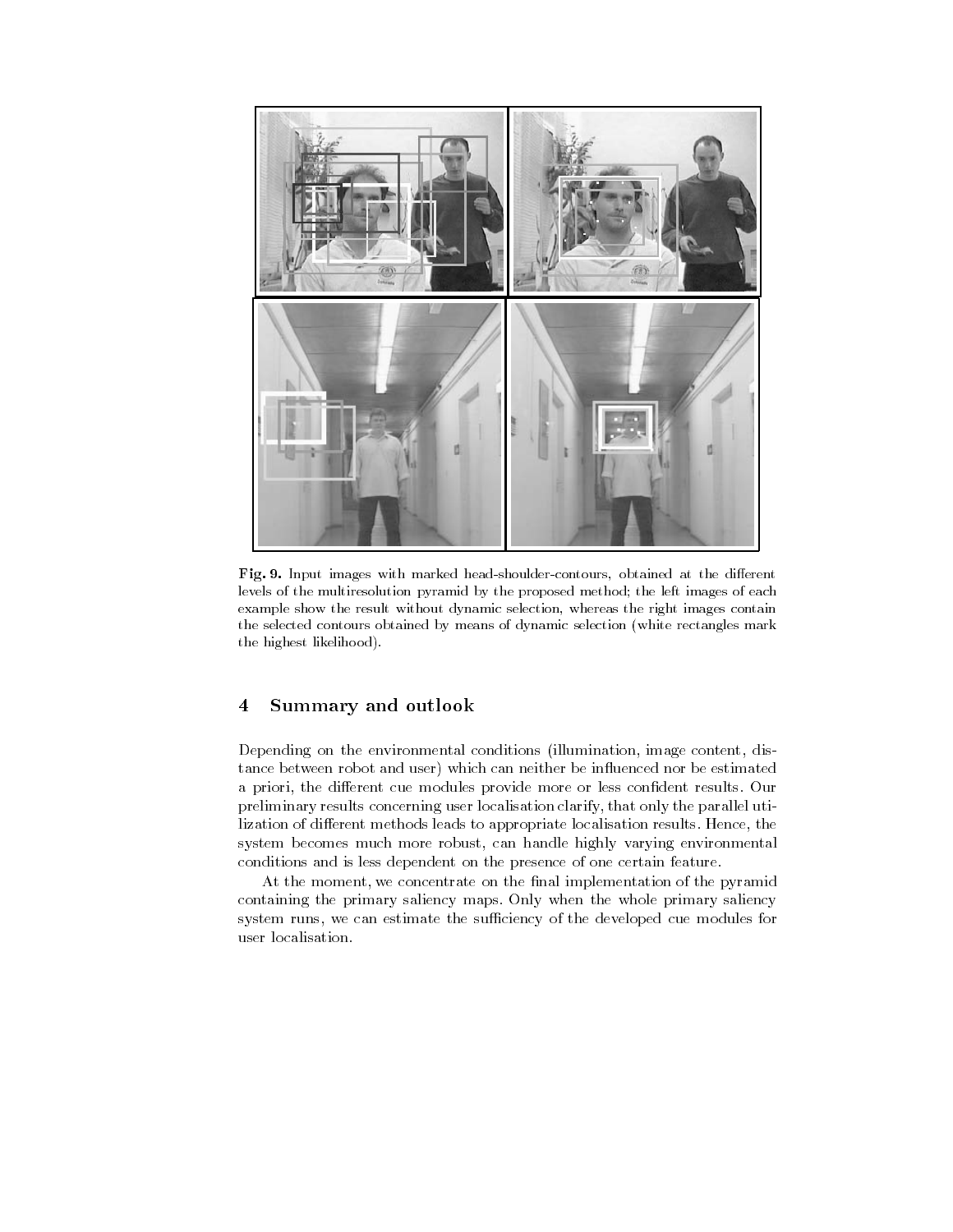The represenation and interpretation of the aquired gestural instruction remains still an open problem Our idea is to use a graph like structure for coding the relation between the detected face and hands and to map this representation to the gestural instruction directly, which was shown by the examples of figure  $3.~\text{too}$ 

Furthermore, much effort is needed for the integration and test of the whole system, running on MILVA. Besides the parallel implementation of the methods detecting facial structure and head-shoulder contours to full real-time requirements, the continuous interaction between robot and user remains a still difficult problem Here an interaction regime has to be developed which allows the user to understand the current interpretation state of the robot

### Acknowledgement

The authors thank Rolf Nestler, Thomas Kleemann and Carsten Rieck for helpful comments and discussions as well as the technical support

# References

- and the state of  $\{1,2,3,4\}$  , and  $\{2,3,4\}$  is the state of the state  $\{1,2,4\}$  is the state of  $\{1,2,4\}$ Neural Fields In Biological Cybernetics No- pp
- $\mathbf{A}$  Computers Seeing Action International Machinese Machinese Machinese Machinese Machinese Machinese Machinese Machinese Machinese Machinese Machinese Machinese Machinese Machinese Machinese Machinese Machinese Ma vision conference - a power compared manufacture - a sample with the component of the
- are the state of the state of the state of the state of the state of the state of the state of the state of th H-M- 
 - VisuallyBased HumanMachineInteraction in a Neural Architec ture is the state in the contract of the state of the state of the state of the state of the state of the state of the state of the state of the state of the state of the state of the state of the state of the state of the
- a brannen bet in brannening it bis brannening in die de beste der der den beste beste beste der der der der de Krabbes M- - Neural Approach to VideoBased User Localisation for
- $\mathcal{B}$  are the state of the state of the state  $\mathcal{B}$  . The state of the state of the state of the state of the state of the state of the state of the state of the state of the state of the state of the state of the s M- 
 - Farb und strukturbasierte- neuronale Verfahren zur Lokalisation von gesichtern in Real worden der Braunsen der Antibeteilung von der der Antibeteilung bestehenden der Antibeteil 120
- $\mathbb{R}^n$  . The definition of the state  $\mathbb{R}^n$  is a state of the state of the state of the state of the state of the state of the state of the state of the state of the state of the state of the state of the state of Ein neuronales Verfahren zur Segmentierung hautfarbener Bildregionen. 3. Workshop Farbbildverarbeitung eines Erlangen der Stuttgart- der Stuttgart- der Stuttgart- eine Stuttgart- eine Stuttgart- eine Stuttgart- eine Stuttgart- eine Stuttgart- eine Stuttgart- eine Stuttgart- eine Stuttgart- eine Stu
- ar brannannig fa by brannanning for boehang bor fa ar for for the year  $\mu$ Gaborfilterbasierte visuelle Personenlokalisation mit dreidimensionalen Feldern dynamischer Neuronen To appear in Tagungsband des Internationalen Workshops Neuronale Netze in der Anwendung NN- Magdeburg
- ar <del>a</del> basuri and the strong striven in the strong case of the strong control the strong control to the strong of the strong strong strong strong strong strong strong strong strong strong strong strong strong strong strong Avatars and Interfaces: active methods for direct control. In: MIT Media Lab Perc. Comp. Sec. TR No.  $416$
- Davis J-W- Bobick A-F- 
 The Representation and Recognition of Ac tion Using Temporal Templates. In: MIT Media Lab. Perc. Comp. Sec. TR No. 402
- Fritzke B- 
 A Growing Neural Gas Network Learns Topologies In Ad vances in the most there is no controlled by the systems of poperations and